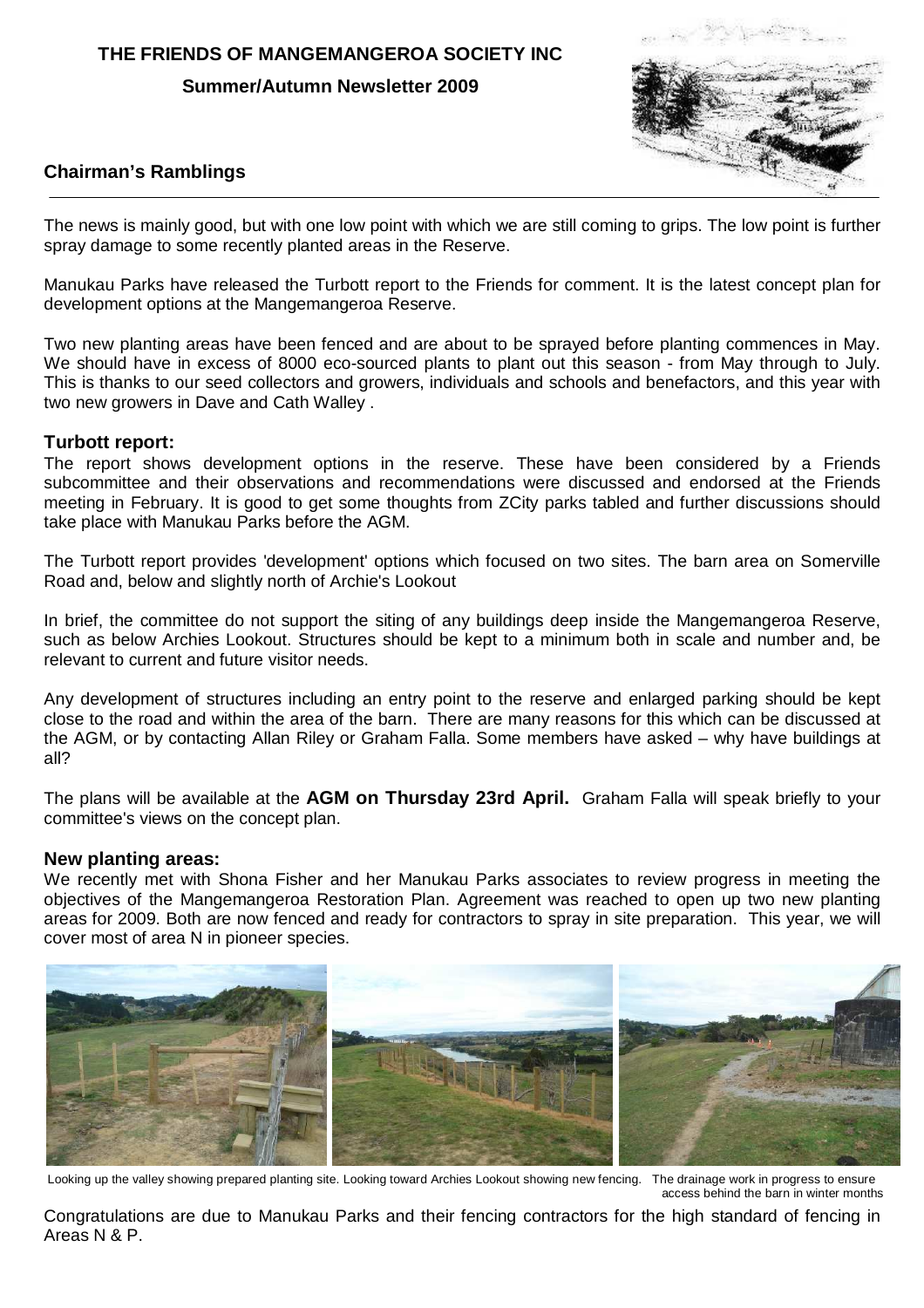Between Archie's Lookout and the Somerville Road fence-line is a small gully suitable for children (with adult assistance) to plant. This is now designated as Area P in the revised Plan.

The second area continues the F&B planting (in Area N) along the fence-line escarpment towards Archie's Lookout. This is a seriously eroded and slip-prone area overdue for planting.

A third area will be fenced and the site prepared for 2010 planting. This is a large section of the valley below the barn, now known as Area Q. It is seriously slumping and a consultant's report suggests the diversion of run-off from the barn roof and hard-stand parking and yard areas, together with planting of the valley as a part solution. It is likely that the future fence will follow a contour below the timber slab seat. Planting Area Q will be a challenge. Along with Forest & Bird's completed Area C, it will be our largest single restoration site for the next few years.

## **Spray damage - an unnecessary setback:**

Our ramblings took us off to assess reported damage in Areas J and O, where schools and Friends planted last year. Prior to planting two years ago, the area was not properly prepared for us. Kikuyu was cut, not sprayed. Trees were planted and soon smothered. Despite marking most of the trees with stakes, a large number have been killed in the past two seasons by an unknown sprayer, possibly one of the contractors employed by Manukau Parks.

Having seen one sprayer emerge from Area O we have a fairly good idea which company is most likely to be responsible. Our estimate is that we have lost around 1,000 one or two year plants this year alone.

At a site meeting with a Parks Officer and a representative from each of the four contractors, it was finally agreed that the worst of the loss could fairly be attributed to spray damage. Other losses would be from the lesser plant survival rates when children are not well enough supported with adults to dig the holes for them.

So what are some of the solutions for avoiding this unnecessary damage?

- Parks staff and contractors to take more responsibility for the actions of their staff.
- Ensure proper supervision or monitoring at all stages of the contracting activities, both by parks officers and by the contractors of their own staff.
- Contractors to maintain records of their daily activities in the reserve, with copies to be available to, and be retained by Manukau Parks.
- Timely site preparation before planting to reduce re-emergence of undesirables.
- Better education of pupils prior to them going out on planting days.
- A higher ratio of adult supervision Parents and Friends to dig holes & generally assist pupils to enjoy their Mangemangeroa experience.
- The Parks Education Officer could offer to provide assistance by visiting schools and demonstrating with pupils the various aspects of growing, caring for and planting their trees before they go on their planting days.
- After planting has been done in any area, no further spraying to be done in there by any contractor's staff.
- The only exception may be where a request is made by Manukau Parks to a nominated representative from the Friends who would need to decide whether to agree to the request. If in agreement for this specific activity to proceed, the Friends Society would be given the option of having a member present when the work is to be carried out.
- Vegetation control in the planted areas to be limited to digging or pulling out undesirable weed species. Or cutting them close to the ground and then immediately painting the stumps.
- Plant 'release' should be at the discretion of the Friends, but with annual weeds that is not considered essential.

These points will form part of our next discussions with the Manukau Parks team. Meanwhile, thanks to all members and supporters and to Manukau City for your support, in each and whatever way. These contributions to 'bush restoration in the Mangemangeroa" will be appreciated by many others for years ahead.

Allan Riley: Chairman.

**Planting days for 2009:** 

The first large-scale plantings this year will be on;

**Saturday 6th June**, Arbor Day 9am meet at the barn in Somerville Road - Forest & Bird and Friends **Saturday 13th June**, 8am meet at the barn in Somerville Road - Friends and any 'friends of friends'

There will be many more opportunities to get your hands in the soil, some on the popular mid-week morning plantings.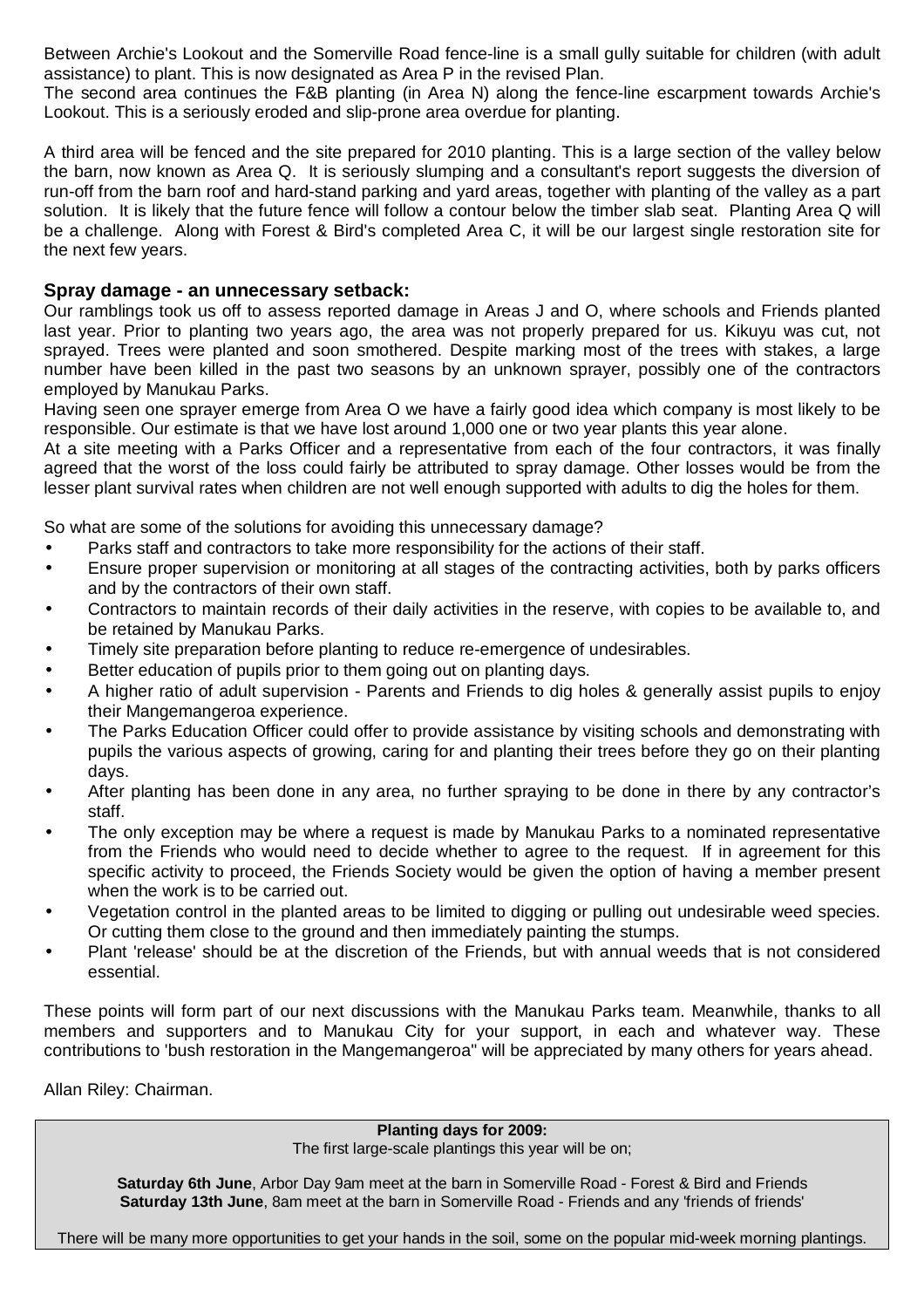**2009 Plants**. From the species below, it is estimated that there should be approx. 8,000 plants which will be ready for the various planting groups. This number is made up as follows -

Jim Duckworth has 1750 plants and some specimens (800 manuka, 600 mahoe, 250cabbage trees, 50 kahikatea, 25 tarairi, 25 nikau)

Dave Wally has approx. 1,200 plants (mainly manuka)

James Lee has approx. 950 plants (244 coprosma, 164 mahoe, 80 manuka, 450 manuka seedlings)

Warwick Kitchen has approx. 1400 plants (650 mahoe, 550 manuka, 250 coprosma)

Somerville Intermediate has approx 1500

Star of Sea has 700

Graham Falla has approx. 1500 plants, maybe more (1000 manuka, 100 rata, 200 mixed broad leaf, 50 kahikatea, 100 karamu), with 1000 manuka being grown in the Hunuas.

Specimen trees are also being grown for us at Naturally Native, Ramarama from funds donated by the Rotary Club of Howick for both 2009 and 2010 seasons.

This follows the 8000 or so trees planted last season.

## **Liberte Palms donate Nikau to Friends**

#### **Off his own bat!**

Flying for a living made Dave very aware of just how demanding travel is on the fossil fuel resources.

Along with his partner Cath, Dave set about developing a unit to raise and then plant a thousand plants a year. With help from Graham Falla Dave and Cath converted a patch of their backyard (under the clothes line) into a "nursery". Weed mat covered the existing chips, root trainers, frames and growing medium were all purchased and with eco-sourced seeds Dave and Cath were in business.

Last year over 1000 plants were planted by Dave and family in the reserve. This year their "nursery" contains over 1600 plants now ready to be planted out.

When Dave begun this project his knowledge of plant raising and planting was limited. By a "hands on" approach he has quickly learned and understood just what an undertaking it is to germinate, water, prick out, and then finally plant each plant into the reserve.

The Friends are pleased to have been offered 200 Nikau Palms by Liberte Palm's director, Don Stehr. Don is a stalwart supporter and a former Howick Rotarian. These plants have been eco-sourced and their acceptance has been endorsed by Manukau Parks.

When Area Q below the barn is fenced for the 2010 planting season, many of these will be planted in the low damp areas of this valley. Meanwhile Jim Duckworth will care for them at his planting unit.

A visit to Liberte Palms at 76 Kimpton Road, Brookby would be an interesting experience for anyone planning some landscaping or needing internal feature palms. Phone first to check their opening hours - 530 8267. Liberte web site http://www.liberte.co.nz/Outdoor-Palms-38.html

### **Membership:**

We really do need new (and some younger) members who are interested in the restoration work we do. There are many opportunities to assist, and it's not only with a planting shovel or spade. If you know of some keen 'recruits' please ask them to contact Deborah, Sally, Graham or me, or just turn out for one of our remaining planting days. A great way to see a little of what we get up to in our leisure time!

### **Local Conservation Group Social Evening**

An excellent evening, organized by WECS was held recently in the Hassler Hall. About 60 people attended enjoying a very "down to earth" talk about the effects of introduced species on the more endangered birds within New Zealand. Mike Clout spoke of his work (and that of his students) in the research into the effects that pest control has both on the introduced species and on the native species. A summary of his excellent presentation is attached to this newsletter.

## **Ros Nicholson (by Graham Falla)**

Many of us who knew her were saddened by the death in January after a short illness of Ros Nicholson. As a foundation member of the Friends Ros pursued an active interest in the progress of restoration work at Mangemangeroa. She saw this as something closely related to her sustained efforts over many years as a leading member and latterly Chairperson of the Tamaki Estuary Protection Society.

Other related causes that benefited from Ros's strong support were the Forest and Bird Protection Society, Auckland Bird Rescue, working with school groups and Manukau Parks to revegetate the Pakuranga Stream banks, and over recent years The Auckland Tree Council. Those in our community who care about the world of nature have lost a tireless advocate and we extend sincere sympathy to Doug and the family.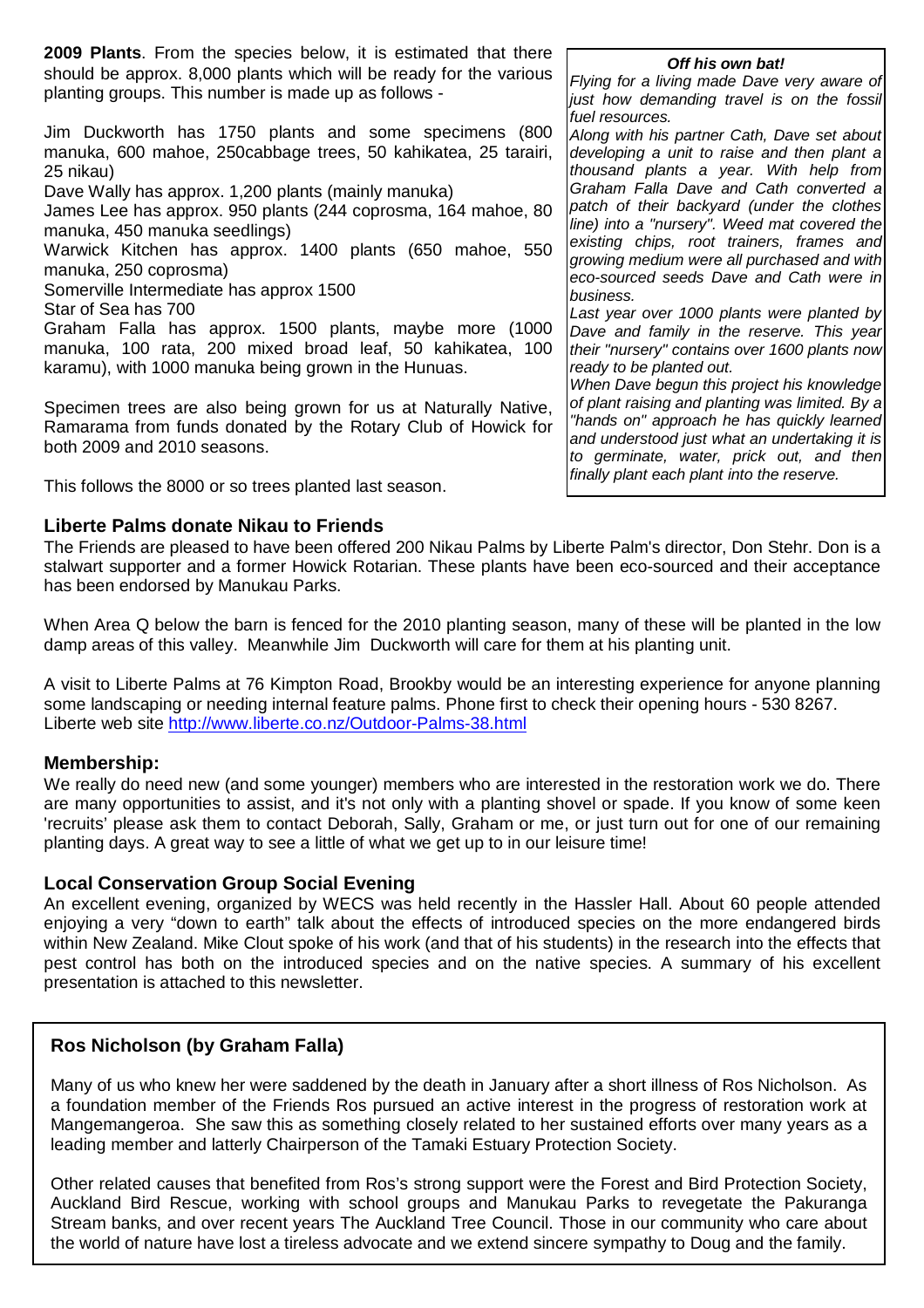

Photography by: Dr Kerry Rodgers© http://www.tiritirimatangi.org.nz/Fauna/EasternRosella.htm

# **THE EASTERN ROSELLA** by Bruce Keeley

New Zealand's native bush birds are not noted for the brilliance of their plumage, but rather for their beautiful song and endearing tameness. We often envy the colourful birdlife of Australia, and if we were able to choose just one of its species to brighten up our environment we couldn't do better than the Eastern Rosella.

This exquisite medium-sized parrot bears all the colours of the rainbow, with its crimson head and breast (surrounding a white chin patch), yellow belly and various shades of blue and green on the wings, back and tail. It should not, by the way, be confused with the Rainbow Lorikeet which threatened to colonise Auckland some years ago, and would be a disaster if it did so.

The Eastern Rosella, naturally occurring in south-east Australia, has occupied the Auckland region since the 1920s when caged birds escaped into the wild, and from there has spread into

Northland, Waikato, Taranaki, Coromandel and Bay of Plenty regions. It is a bird of open and lightly wooded areas, but will happily reside in dense forest and suburban gardens, wherever there is a plentiful supply of seeds, fruit, flower buds and shoots. It will also take some insect prey.

In the Mangemangeroa Reserve the rosella is quite plentiful, though more often heard than seen within the forested area. The sharp 'twink, twink' of birds in flight is the most characteristic call; but there is a wide repertoire including the excited chatter of a pair or flock, and a beautiful pure bell-like note which carries a considerable distance.

They may often be seen feeding on the ground or low in vegetation, and will allow quite close observation if one stays very still.

Typically they are hole-nesters, and therefore are potentially in competition with the kingfisher and our native parakeets for nesting sites. Young birds remain in family groups with their parents for several months after fledging and are distinguished from adults by the dullness and patchiness of the red areas of head and breast.

## KARAKA Corynocarpus laevigatus by Sally Barclay





A large shiny leaf, a darkish trunk somewhat mottled with lichen, and the buttress footing, help to identify the karaka.

A mature specimen with its dense foliage blocks light to the forest floor. This is believed to inhibit the growth of the young seedlings which remain at a height of about 20cm. These form a "mat" as seen under the mature karaka in the reserve.

The flowers, which occur in October, provide an attractive addition to the reserve in spring. The pretty panicles of white flowers. eventually fall to the ground to form a "white" carpet.

Karaka drupe (large berry) loved by rats are also eaten by the kereru. The Maori ate the drupe (kopi) but first prepared these by soaking for a number of days in water to remove the poisonous chemical karakin from the kernel. The kohekohe was used as an antidote to the karakin



Sometimes mistaken for the shining broadleaf (Griselinia lucida) karaka can be easily identified by studying how the leaf joins the petiole. The Griselina lucida has a lopsided leaf. The karaka leaf is symmetric.

Kererü eating karaka. Photo: Monica Awasthy http://www.kererudiscovery.org.nz/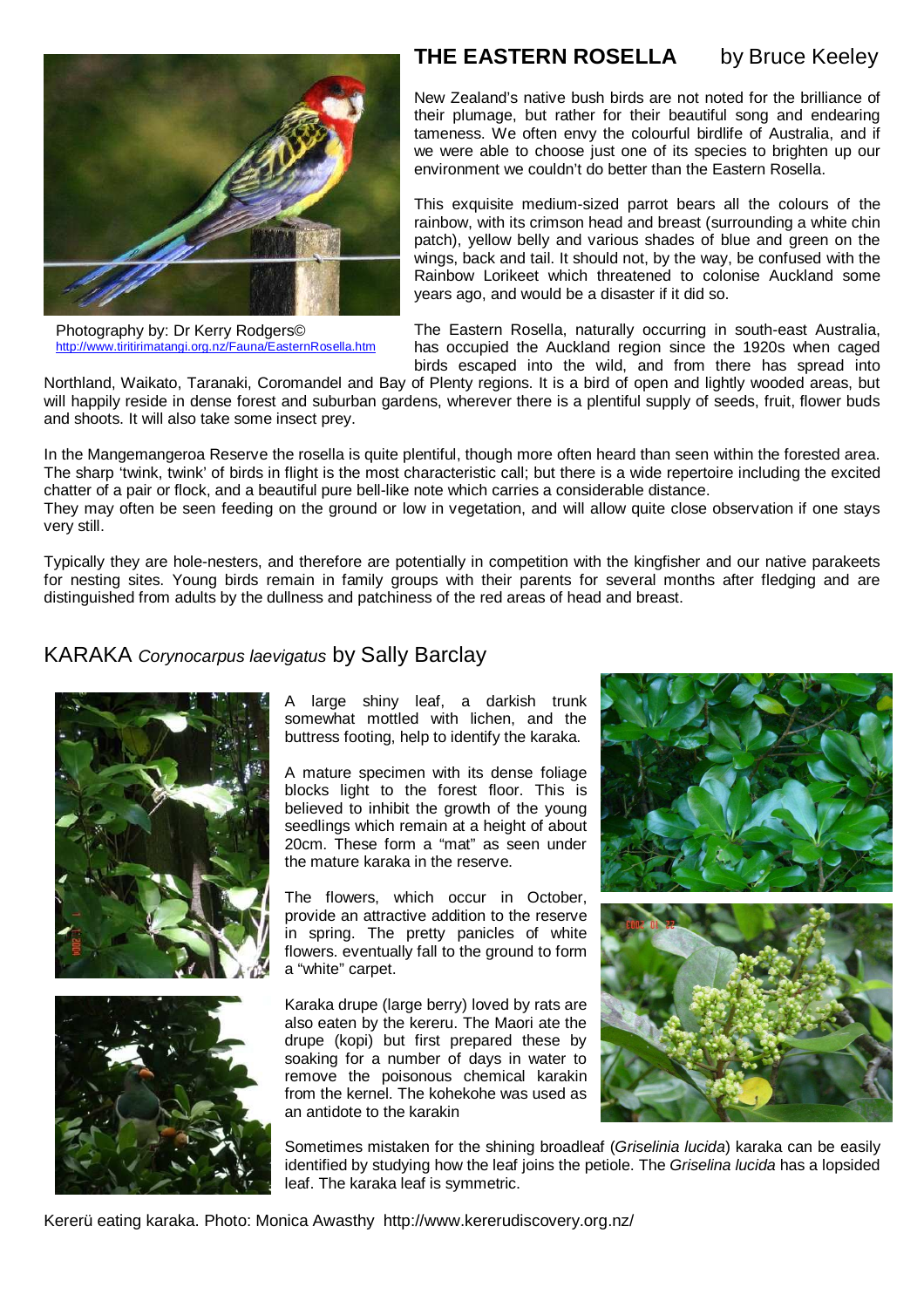## **Rats vs. Conservationists in NZ.** By John Spiller.

Possibly the greatest on-going threat to the native fauna and to a lesser degree the flora, of New Zealand is posed by the continued presence of the three main introduced species of rat. Prolific breeders these mammalian pests cause heartache and frustration for members of all organizations within New Zealand who seek to ensure the survival of our remaining native species, particularly those that are threatened with extinction.

Millions of dollars have been spent on eradication programmes and the erection of predator proof fences around mainland island sanctuaries to keep rats, as well as other predators, away from native birds, amphibians and reptiles. In these relatively secure environments the endangered species usually thrive but constant



monitoring is essential to ensure no mammalian pest incursions are occurring. Open sanctuaries demand regular rat counts being undertaken due to the very mobile nature of the rodents. Rats are known to travel large distances in search of prey, and farmland or coastal plains adjacent to protected blocks of native forest provide the ideal base for rats to move into habitat that could contain their many choices of food.



Kiore (Pacific rat) DOC fact sheet:

There are three main species of rat in New Zealand and all have had a devastating effect on our native creatures over a great number of years. The first to arrive was the Kiore or Pacific Rat (Rattus Exulans). Thought to have arrived in the  $10<sup>th</sup>$  century AD when the first Maori came by canoe they would have had an immediate impact on NZ wildlife. The ancestry of the Kiore has been traced to various South Pacific islands, mostly the Cooks and Tahiti, using DNA testing techniques that demonstrate similar genetic characteristics. Maori considered the Kiore a delicacy and fattened them on berries and plant material including Miro berries before trapping them and preserving them in their own fat to be eaten later. The pelts were saved for use in making ceremonial cloaks and the animal was held in a kind of spiritual reverence by Maori. They are now the least widespread specie of rat being mainly confined to Southland, South Westland, Fiordland and some parts of Stewart Island. They like to inhabit Beech forest, Kanuka forest, coastal scrub and tussock grasslands but are poor swimmers and not considered capable of travel between islands. Although less aggressive than the other two species the Kiore is nevertheless thought to be responsible for the extinction or reduction of native species such as flightless beetles, Giant Weta, land snails, frogs ,skinks, gecko and Tuatara, bats and some small seabirds. They also compete with native species for the natural food supply thereby creating an even greater problem.

The Norway Rat (Rattus Norvegicus) is the largest rat in NZ having a body weight of up to 5-600gms and a heavy tail that is slightly shorter than its body. It is the best swimmer of the three and known to be able to cover distances of up to 600 metres hence also known as the water rat. It has grey/brown fur and is not a particularly strong climber, preferring to prey on the eggs and chicks of ground-nesting birds as well as some lizards. A study in Stewart Island showed that the Norwegian rat was most common in sub-alpine shrub land and liked damp sites best. Probably introduced in the 18<sup>th</sup> century from a European sailing ship, in all likelihood one of Captain James Cook's.



The third rat is the Ships rat or Black Rat (Rattus rattus) and is of medium size fitting between the other two. Darker in colour it can weigh up to 170gm and has a tail that is longer than its body. An interesting characteristic of the Ships rat is that it holds its tail erect when it walks rather than dragging it like the others. It is easily the most common rat in NZ and is dominant in Podocarp broadleaf forest and riparian shrub land. This rat is by far the biggest threat to our native birds as it is an excellent climber and can scale the tallest trees with ease. Rat bait stations are typically placed a metre or so off the ground in areas where pigs may find the lure attractive too, and these rats have little difficulty accessing the bait in these situations. They will prey on birds, chicks, eggs, insects, lizards as well as berries, again competing for a finite food source. It is thought that Ships rats were introduced to the mainland of NZ sometime in the 19<sup>th</sup> century.

Unfortunately, the best efforts of conservationists are not always enough to keep all rats away from protected sites. Earlier in the year rat footprints were found in tracking tunnels on Motuihe Island